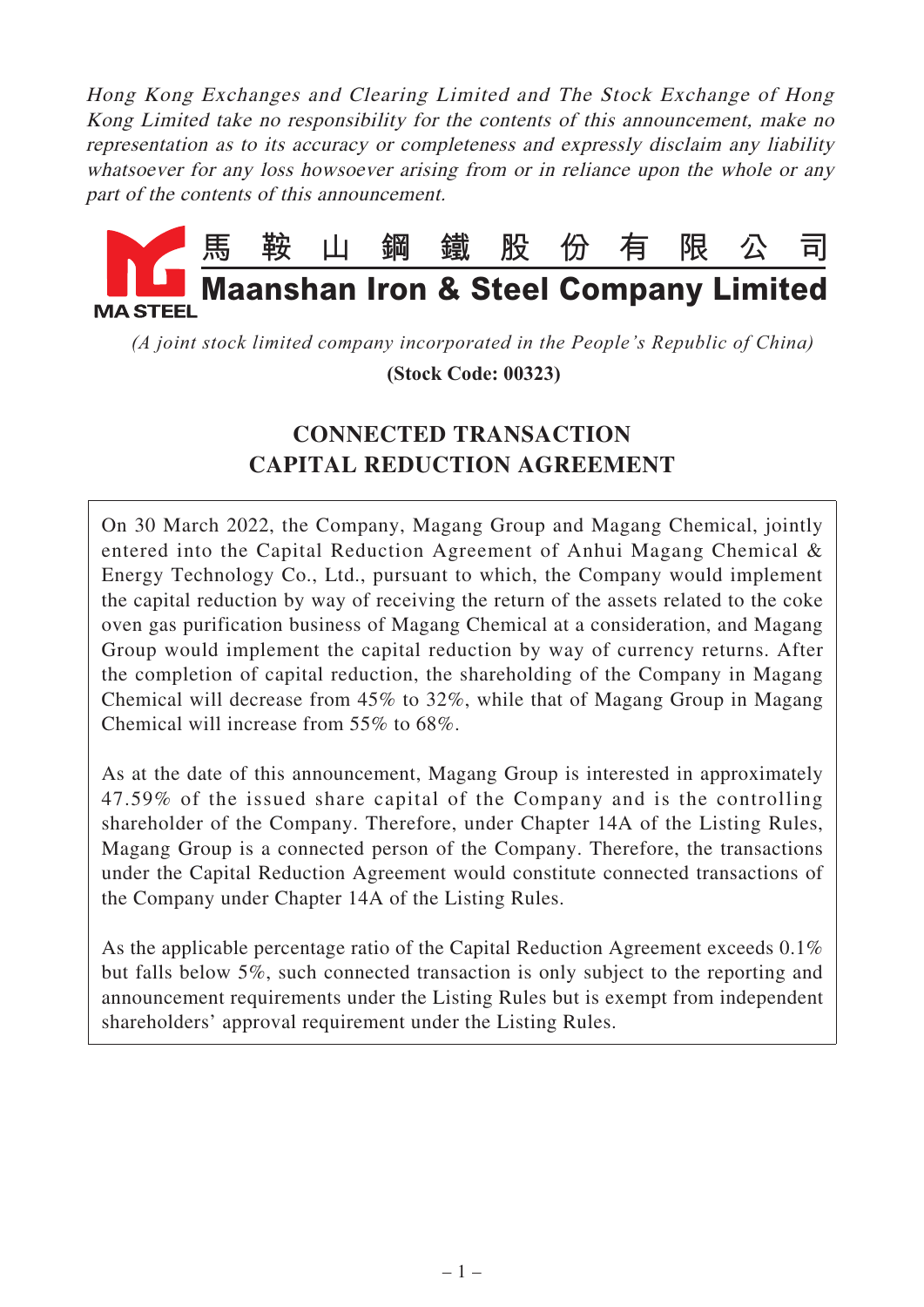## **PRINCIPAL TERMS OF CAPITAL REDUCTION AGREEMENT**

## **Date**

30 March 2022

## **Parties**

- (1) the Company;
- (2) Magang Group;
- (3) Magang Chemical

## **Share Capital and Reduction**

For this capital reduction, it is proposed to make targeted capital reduction by way of non-public agreement. The Company would implement the capital reduction by way of receiving the return of the assets related to the coke oven gas purification business of Magang Chemical at a consideration, and Magang Group would implement the capital reduction by way of currency returns.

The amount of capital reduction is determined after arm's length negotiation among the parties and based on independent valuation. Taking 30 September 2021 as the valuation reference date, according to the valuation adopting cost approach by Pan-China Appraisal Co., Ltd., the book value of net assets related to the coke oven gas purification business of Magang Chemical is RMB455,894,600, the appraised value is RMB500,373,100, and the value-added amount is RMB44,478,500, representing an increase of 9.76%. After comprehensive estimation of the physical assets depreciation of the coke oven gas purification business during the transition period and the input in renewal and transformation, the capital reduction amount of the Company is RMB500,232,300, and Magang Chemical will pay by the assets related to the coke oven gas purification business.

The capital reduction amount of Magang Group is RMB344,385,100, and Magang Chemical will pay by cash. According to the results of the pre-valuation, after the capital reduction, the net asset value of Magang Chemical will decrease from RMB1,768,774,600 to RMB924,157,200, of which the registered capital will decrease from RMB1,333,330,000 to RMB696,645,900, with Magang Group holding 68% and the Company holding 32%.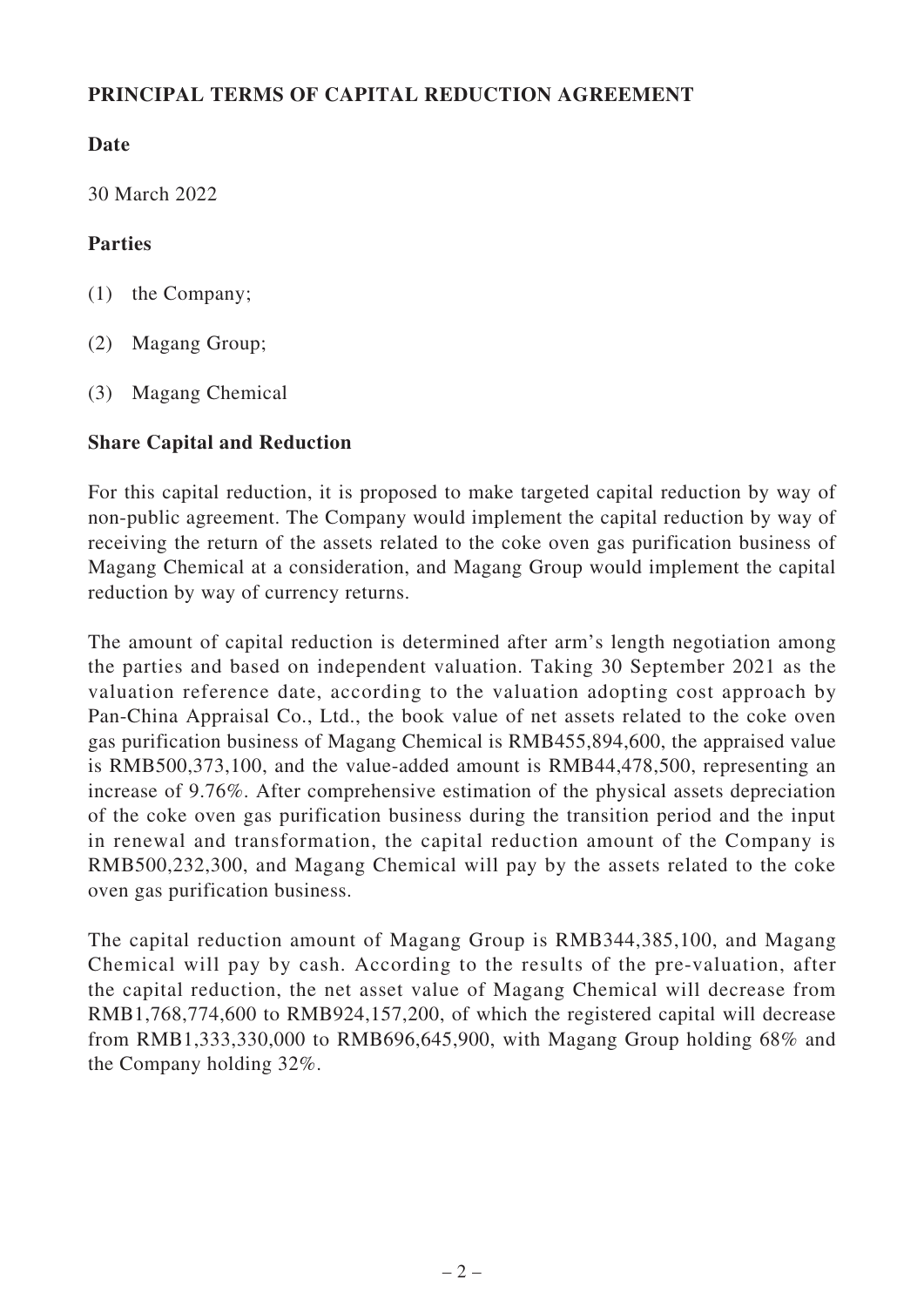Registered capital prior to the capital reduction:

| Name of shareholder | Registered<br>capital<br>(RMB'0,000) | <b>Shareholding</b><br>ratio |
|---------------------|--------------------------------------|------------------------------|
| Magang Group        | 73,333                               | 55%                          |
| The Company         | 60,000                               | 45%                          |
| Total               | 133,333                              | 100%                         |

Registered capital after the capital reduction: (the figures are subject to the final valuation filing):

| Name of shareholder | <b>Registered</b><br>capital<br>(RMB'0,000) | <b>Shareholding</b><br>ratio |
|---------------------|---------------------------------------------|------------------------------|
| Magang Group        | 47,372.98                                   | 68%                          |
| The Company         | 22,291.61                                   | $32\%$                       |
| Total               | 69,664.59                                   | 100%                         |

The changes in profit and loss from the valuation reference date to the completion date of the capital reduction shall be confirmed by the audit of changes in net assets. The changes in profit and loss arising shall be enjoyed or borne by both parties according to their shareholdings prior to the capital reduction.

Magang Chemical shall pay the consideration of the capital reduction to Magang Group within 30 working days after the agreement has come into effect; Magang Chemical shall complete the delivery of the ownership of corresponding physical assets to the Company within 30 working days after the agreement has come into effect.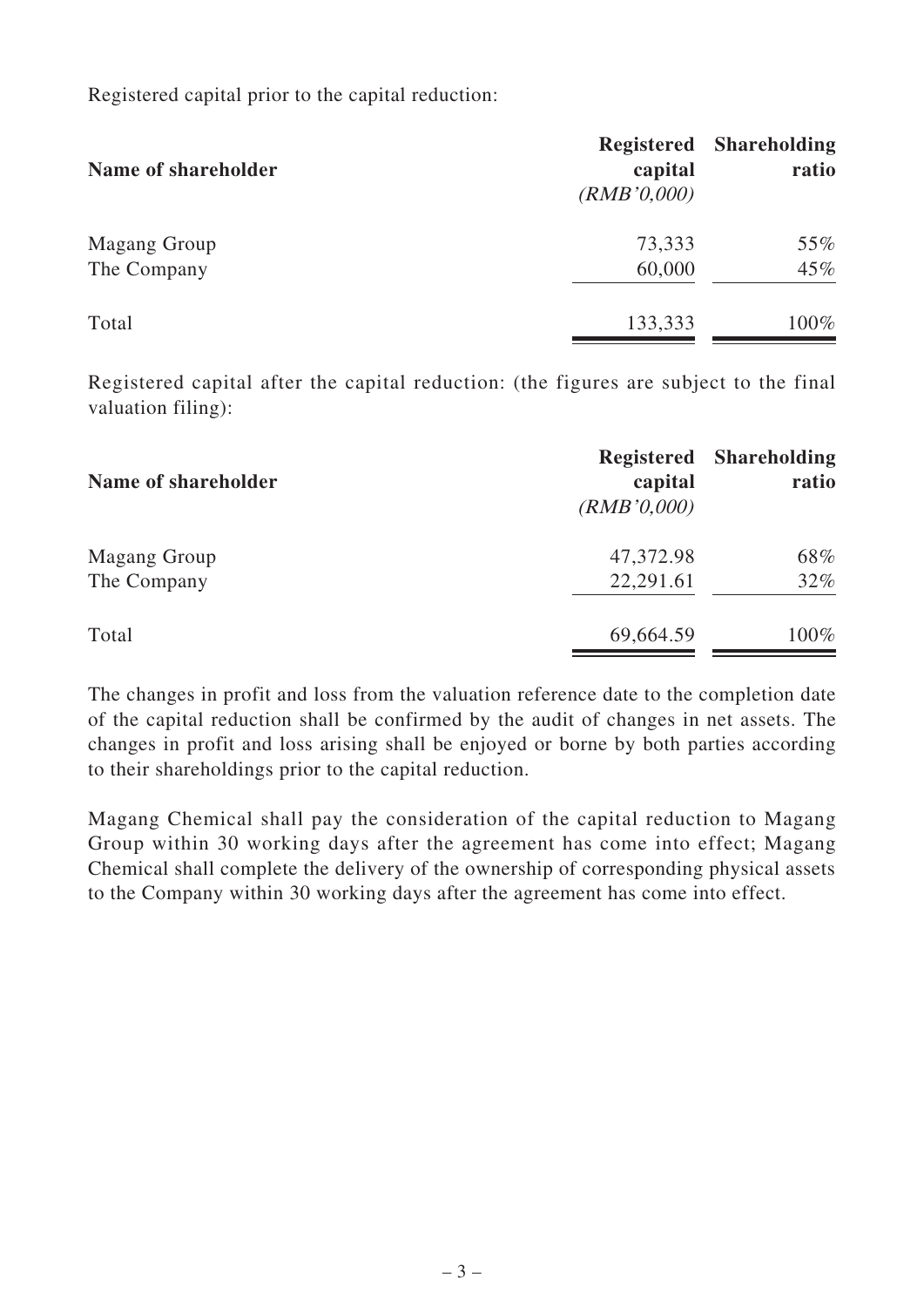#### **Reasons for and Benefits of the Capital Reduction Agreement**

Through the capital reduction, the assets related to the coke oven gas purification business will return to the Company and become the related processes of the Company's main business of iron and steel. Such arrangements will reduce the gas trading part between the Company and Magang Chemical to help the Company promote the synergy and adherence of the production and operation and enhance the stability of the Company's production. At the same time, it is conducive to reducing the ordinary connected transactions between the Company and Magang Chemical.

The Directors (including independent non-executive Directors) are of the view that the terms of the Capital Reduction Agreement are entered into on normal commercial terms, are fair and reasonable, and are in the interest of the Company and its shareholders as a whole.

#### **Information about Magang Chemical**

Magang Chemical is principally engaged in: research, development, production and sales of chemical products (excluding dangerous chemicals and easy-to-manufacture drugs); annual output of 61,050 tons of benzene, 10,760 tons of toluene, 3,460 tons of xylene, 1,820 tons of non-aromatic hydrocarbons, 2,510 tons of dimethyl residue, 340 tons of benzene residue, 67,700 tons of crude benzene (light benzene), 18,670 tons of sulfur, 1,835 tons of heavy benzene, 4,790 tons of sodium phenolate and 150,000 tons of coal tar; production and sales of coke, metal products, household appliances, mechanical and electrical equipment, instruments and meters, and technical consulting services; project and engineering design; product identification and testing; transportation of goods through railway. (For projects subject to the administrative approval, approvals from the relevant authorities must be obtained prior to the commencement of operation).

The main financial data of Magang Chemical in 2021: total assets: RMB2,353,852,000; equity attributable to owners of the parent: RMB1,719,723,600; operating income: RMB2,391,835,000; profits before tax and after tax: RMB277,752,400 and RMB269,533,100, respectively.

In 2020, the operating income of Magang Chemical was RMB2,204,768,400. Profits before tax and after tax were RMB50,255,900 and RMB85,329,000, respectively. Since Magang Chemical's income tax was deducted based on the preferential tax policy due to its comprehensive utilization of waste gas resources, the profits after tax was higher than that before tax.

## **Information about the Company**

The Company is one of the largest iron and steel producers and marketers in the PRC and is principally engaged in the manufacture and sale of iron and steel products.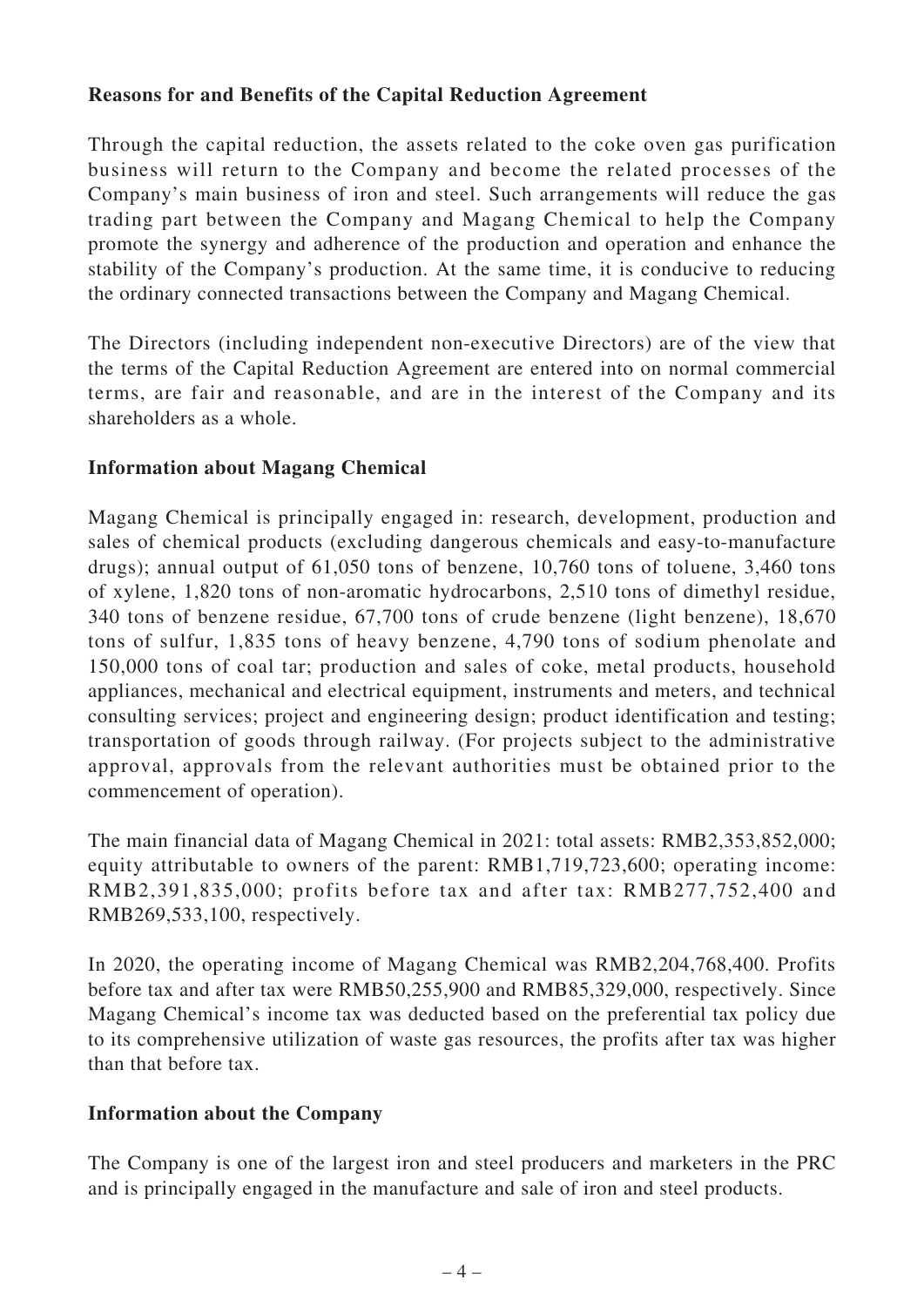#### **Information about Magang Group**

Magang Group is principaly engaged in capital management; mining and selection of mineral products; construction of construction projects; building materials, machinery manufacturing, maintenance and design; foreign trade; domestic trade (except for projects restricted by the state); supply, marketing and storage of materials; property management; advisory services; leasing; agroforestry. (limited to subordinate branches) (For projects subject to the administrative approval, approvals from the relevant authorities must be obtained prior to the commencement of operation).

The ultimate beneficial owner of Magang Group is China Baowu.

#### **Implications of the Listing Rules**

As at the date of this announcement, Magang Group is interested in approximately 47.59% of the issued share capital of the Company and is the controlling shareholder of the Company. Therefore, under Chapter 14A of the Listing Rules, Magang Group is a connected person of the Company. Therefore, the transactions under the Capital Reduction Agreement would constitute connected transactions of the Company under Chapter 14A of the Listing Rules.

As the applicable percentage ratio of the Capital Reduction Agreement exceeds 0.1% but falls below 5%, such connected transaction is only subject to the reporting and announcement requirements under the Listing Rules but is exempt from independent shareholders' approval requirement under the Listing Rules.

## **Approval by the Board**

On 30 March 2022, at the 59th meeting of the ninth session of the Board of the Company, Mr. Ding Yi, a related Director, has abstained from voting as required. Four non-related Directors (including three independent Directors) voted to approve the capital reduction. According to the relevant requirements of the Shanghai Stock Exchange and the actual condition of the Company, the Company decides that the transaction shall be subject to the consideration and approval at the general meeting of the Company after submission.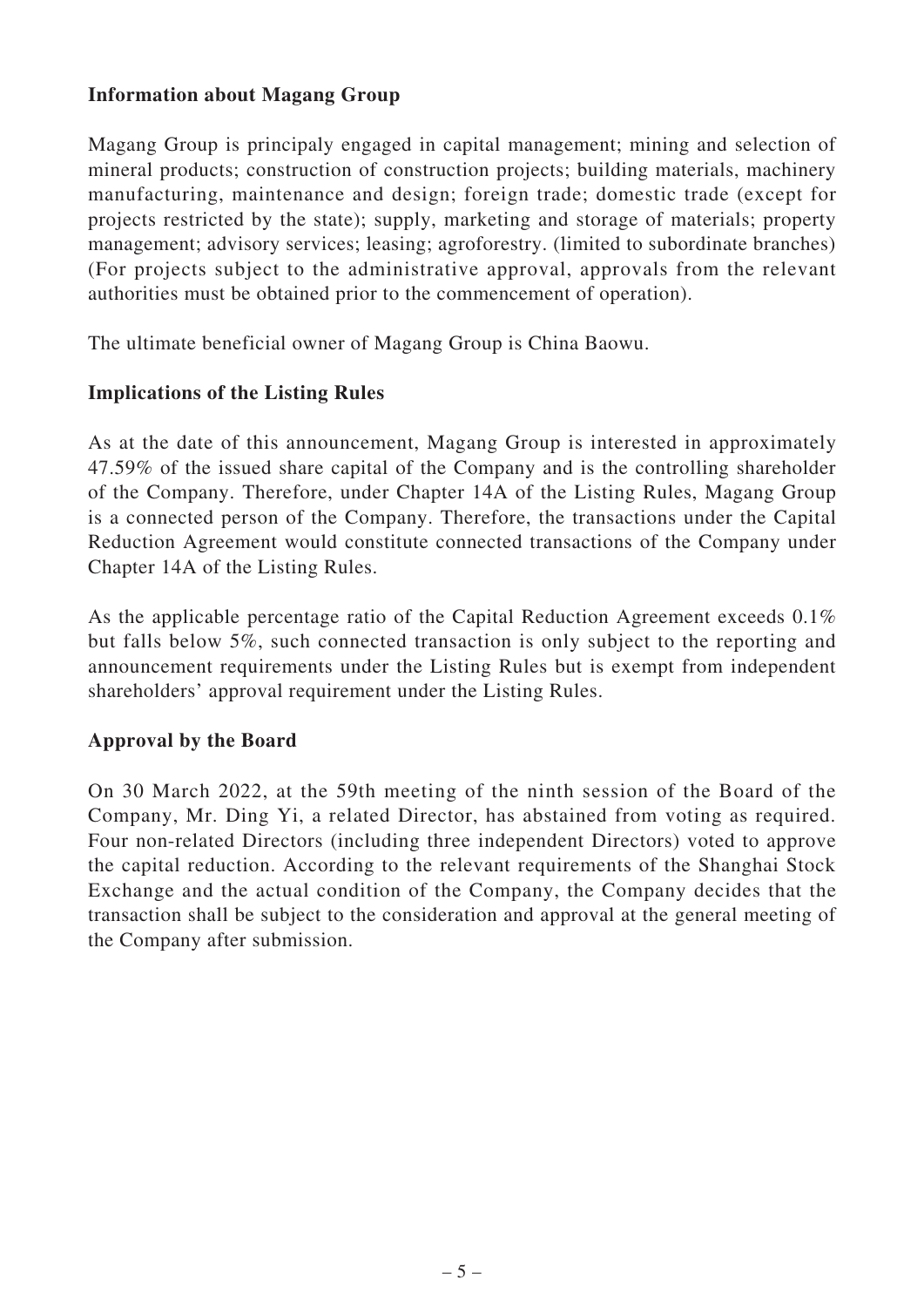## **DEFINITIONS**

In this announcement, the following expressions shall have the meanings set out below:

| "Board"                          | The Board of the Directors of the Company                                                                                                                                                                                                                                                      |
|----------------------------------|------------------------------------------------------------------------------------------------------------------------------------------------------------------------------------------------------------------------------------------------------------------------------------------------|
| "Capital Reduction<br>Agreement" | Capital Reduction Agreement of Anhui Magang<br>Chemical & Energy Technology Co., Ltd. entered into<br>by the Company, Magang Group and Magang Chemical<br>on 30 March 2022                                                                                                                     |
| "China Baowu"                    | China Baowu Steel Group Corporation Limited, a<br>limited company incorporated in the PRC and a pilot<br>enterprise of state-owned capital investment company<br>with 90% equity interest owned by the State-owned<br>Assets Supervision and Administration Commission of<br>the State Council |
| "connected person(s)"            | has the meaning ascribed to it under the Listing Rules                                                                                                                                                                                                                                         |
| "Company"                        | Maanshan Iron & Steel Company Limited, a joint stock<br>limited company incorporated in the PRC, whose shares<br>are listed on the Stock Exchange                                                                                                                                              |
| "Directors"                      | the directors of the Company                                                                                                                                                                                                                                                                   |
| "Hong Kong"                      | Hong Kong Special Administrative Region of the PRC                                                                                                                                                                                                                                             |
| "Listing Rules"                  | the Rules Governing the Listing of Securities on the<br><b>Stock Exchange</b>                                                                                                                                                                                                                  |
| "Magang Chemical"                | Anhui Magang Chemical & Energy Technology Co.,<br>Ltd., a company established in the PRC with limited<br>liability                                                                                                                                                                             |
| "Magang Group"                   | Magang (Group) Holding Company Limited, a wholly<br>state-owned enterprise with limited liability, formerly<br>known as Maanshan Magang Holding Company,<br>and was approved by the government to restructure<br>into Magang (Group) Holding Company Limited in<br>September 1998              |
| "PRC"                            | the People's Republic of China                                                                                                                                                                                                                                                                 |